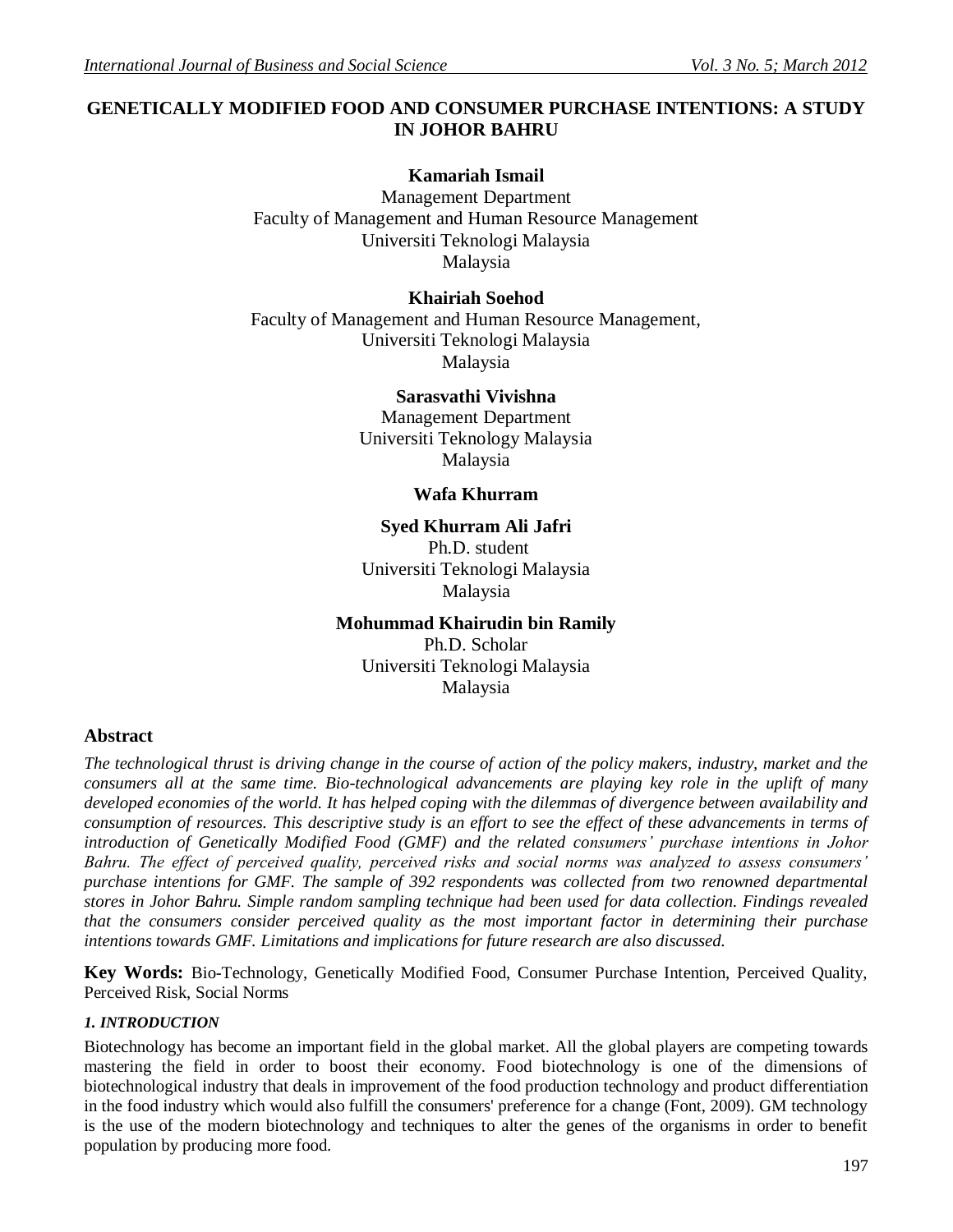Where the developed nations of the world, like USA and UK have capitalized their markets by employing the benefits of reaping genetically modified crops (BIOTEK, 2009), its utility in most of the developing part is yet to be explored. The subject of Genetic Modified Organisms is relatively new to Malaysian consumers (Daud, 2002). In Malaysia, biotechnology is predicted to be a key driver of growth towards its mission 2020. However, at the moment, Malaysia is not producing sufficient amount of food to meet its nation's needs. This gives GMF Technology a space to overcome this issue as the GMF are expected to produce sufficient amount of food to meet the national needs (Daud, 2002).

It has been noticed in the previous researches that the worldwide consumer response towards food products made from GM ingredients has been largely negative (Curtis et al, 2004). They tend to avoid genetically Modified Foods (GMF) considering their perceptions and the risks attached with taking and consuming GMF. Interestingly, consumers are willing to pay more to avoid GMF if they have the choice (Kaneko & Chern, 2003). Consumer acceptance towards GMF however, varies greatly among countries. Studies in the USA mostly show that its consumers have a higher acceptance rate towards bio technology and GMF than those in other countries (Chen  $\&$ Chern, 2004). China, India, Philippines, Malaysia and Indonesia are the main countries actively working on modified crops in Asia (Cohen, 2005). However, there has been little research conducted on consumer's attitude towards GMF in developing countries (Curtis et al, 2004). Identifying a gap in the literature for any descriptive studies on the consumers" purchase intentions for GMF in Malaysia the present study is carried out to investigate role of 1) perceived risks, 2) perceived quality and 3) social norms regarding GMF in determining the consumers" purchase intention for it.

### *2. LITERATURE REVIEW*

Biotechnology is one of the main technologies which would move Malaysia towards high developed nation by 2020. The activities of R&D are categorized into seven sectors namely, food, animal, plant, bio-pharmacy, molecular biology and industry or environment biotechnology (BIOTEK, 2008). Having its roots of evolution from Sumerians and Babylonians in 6000BC and Egyptians baking leavened bread in 4000BC, the fermentative ability of microorganisms was demonstrated by Pasteur in 1857. These non-sterile conditions of developing biotechnological processes went through metamorphosis and the sterile processes were introduced by the successful production of organic compounds in 1940s. All those improvements contribute to the introduction to the applied genetics and recombinant DNA technology together with protoplast fusion which allow new programming of the biological properties of organisms (Smith, 2004).

Biotechnology can be explained in two different views. The first definition holds within new biological tools whereby, the second definition refers to new "high end" biotechnology. According to the first definition, biotechnology is the techniques used, to alter or make modification to living organisms, in order to improve and increase productivity or to develop microorganisms for specific usage. The second definition explains that biotechnology involves recombination of deoxyribonucleic acid (DNA), fusion of cell and new bio-process engineering techniques such as the transfer of gene and. manipulation of embryo (BIOTECHCORP, 2008).

### **2.1: Genetic Engineering (GE)**

The concern for more food production is not a novel idea yet the development of more sophisticated and technology related processes to enhance and strengthen this activity have evolved with research and innovation. The selective breeding practice opted by farmers long ago (Conner & Jacobs, 1999; Fridell, 2006; Freedman, 2009; Stanley, 2000) has been changed into genetic engineering for more effective and efficient results (Insel et al, 2009).

Genetic Engineering (GE) is a sub specialty of biotechnology which is concerned with the targeted modification of the genetic materials (Spangenburg & Moser, 2004). GE is used widely in medicine but is in practice in agriculture and industry also (BASF, 2010).

### **2.2: Genetically Modified Foods (GMF)**

Genetically modified food (GMF) consists of the food producing plants and animals which have undergone gene manipulation. The theme behind GMF is alteration of the traits of the animals or plants in some way so as to make it more productive. According to International Service for the Acquisition of Agri-biotech Application (ISAAA), the plantation of the GMF crops is increasing day by day due to its significance in counteracting the scarcity of food in different parts of the world.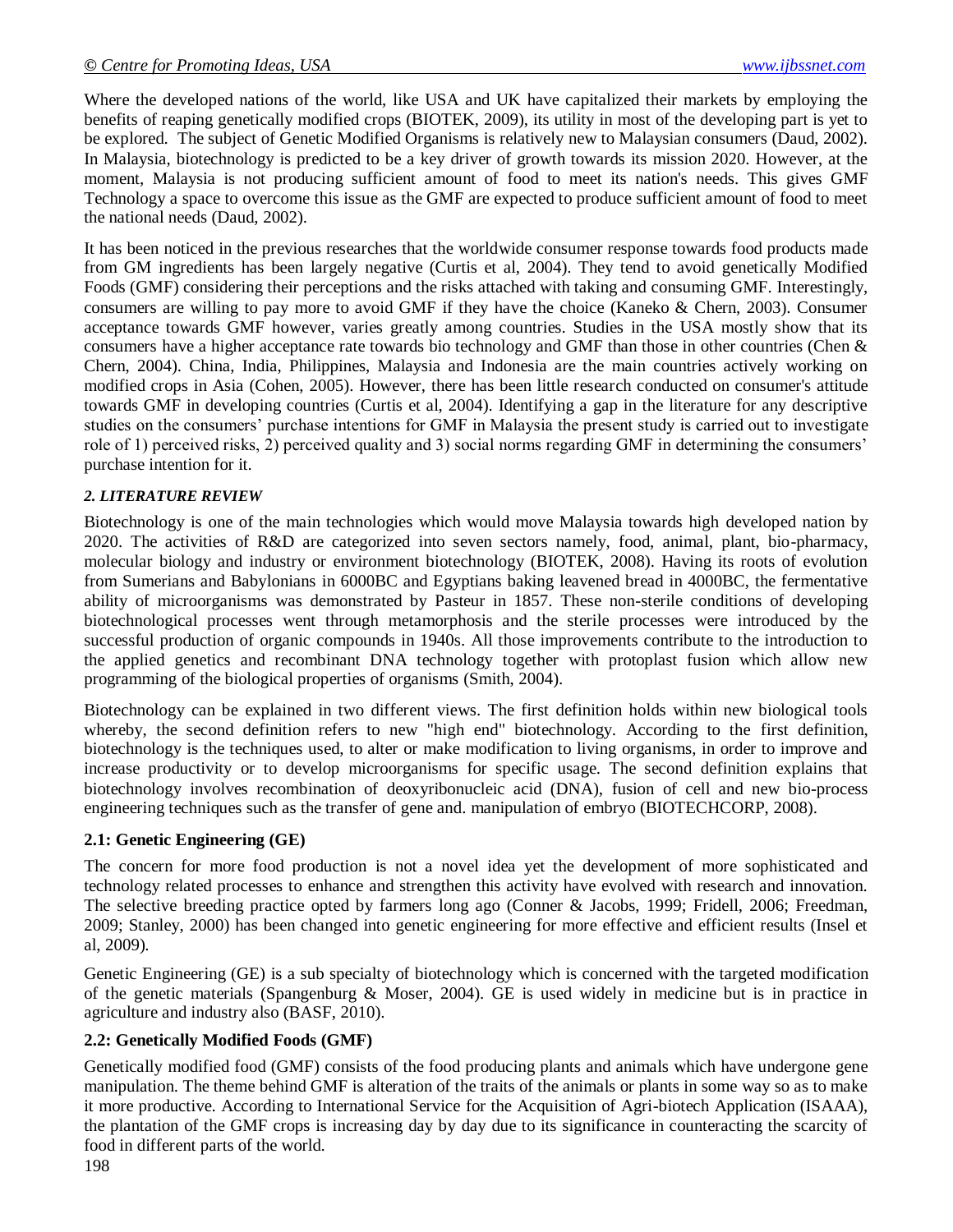GM Crops are grown in most parts of the world including countries from South America, Europe, Asia, Australia, South Africa and North America (Freedman, 2009). Currently there is an estimated 5,000 biotechnology companies worldwide which is led by the United States. The major Genetic Modified (GM) crop's revenue from the country is corn, cotton and soy. Biotechnology companies worldwide has market capitalization of USD700 billion and annual turnover of USD75 billion (BIOTEK, 2009). Nevertheless, Malaysia being a developing country is in the midst of implementing its National Biotechnology Policy which encompasses three main phases: Phase I (2005-2010), Phase II (2011-2015) and Phase III (2016-2020) (BIOTEK, 2005).

However, GMF has been assessed differently from the traditional foods due to the perception that the later are safer than GMF. Therefore, specific system has been set up for extremely thorough evaluation of GMF associated with human health and environment (WHO, 2010).

Haves and Laudan (2008) demonstrated the perceptions of the consumers towards GMF regarding its pros and cons as those who are in favor of GMF perceive it as a route towards healthier food with higher efficiency, environmentally friendly and in benefit of the farmers. However, those who are in its opposition take it as a threat to health and environment in the long run, due to alteration in genes.

According to GENOMICS (2008), benefits of GM technology to consumers includes improvement and novelty in taste, quality, productivity, resistance and feed efficiency. Whereby, the controversies are related to labeling, intellectual property rights, safety in terms of health and ethical issues.

#### **2.3: Consumer Intention**

According to Fishben and Ajzen (1975) intentions have four dimensions, behavior which is intended to perform, the target object at which the behavior is directed, the situation in which the behavior is to be performed and the time at which the behavior is to be performed. Moreover, specific intention in contrary to the general intention covers all the four elements specified for a given behavior.

Literature has identified that consumers" behavioral intentions are dependent upon certain factors like perceived value (Ness et al, 2010) positive attitudes, subjective norms and behavioral control (Chen, 2007).

Cook et al. (2002) elucidated significant role of consumers" self-identity, attitude, social norm and perceived behavioral control on their purchase intentions for GM foods. Curz (2000) identified perceived risks and biosafety as one of the main issues related to the introduction of new bio-technology that may have effect on the purchase intentions of the consumers at large. Moreover, its effect on the producers" economic benefit has also been argued (Poveda et al, 2009).

### **2.4: Factors affecting consumer intention toward GMF**

According to Font (2009), acceptance of new science development such as new food biotechnology applications is a matter of significant interest worldwide for a variety of reasons. Through public understanding and awareness and knowledge of modern biotechnology, the potential benefits to the mankind from the technology could be maximized (Smith, 2004).

The commercialization and marketing of GMF have resulted to public debate in many parts of the world. However consumers are not aware of its direct benefits. The issues below the debate on GMF are similar such as cost, benefit and safety issues but the result of the debate varies from country to country (WHO, 2010). Literature has identified different factors that may affect consumers' intentions of purchasing the GMF worldwide, like perceived risks, perceived quality and social norms (Thom, 2007).

### **2.4.1: Perceived risks**

Font and Gil (2009), in their study on consumer acceptance of GMF, revealed that perceived risks are an important construct underlying attitudes and purchase intentions towards GMF. Moreover, these perceived risks may differ between distinct cultures or discrete cultural groups in the same country. Hover and Macinnis (2009) demonstrated six types of perceived risks: performance risk, financial risk, physical/safety risk, social risk, psychological risk and time risk. Although studies have been made to identify the role of perceived risk on the consumers" purchase intentions, however, producers have ignored the impact of these consumers" perceived risks for GM foods somehow. It has been argued that government should play an important role to solve this problem and rigorous testing of these GM foods should be implied before bringing them to the market (THE LANCET, 1999).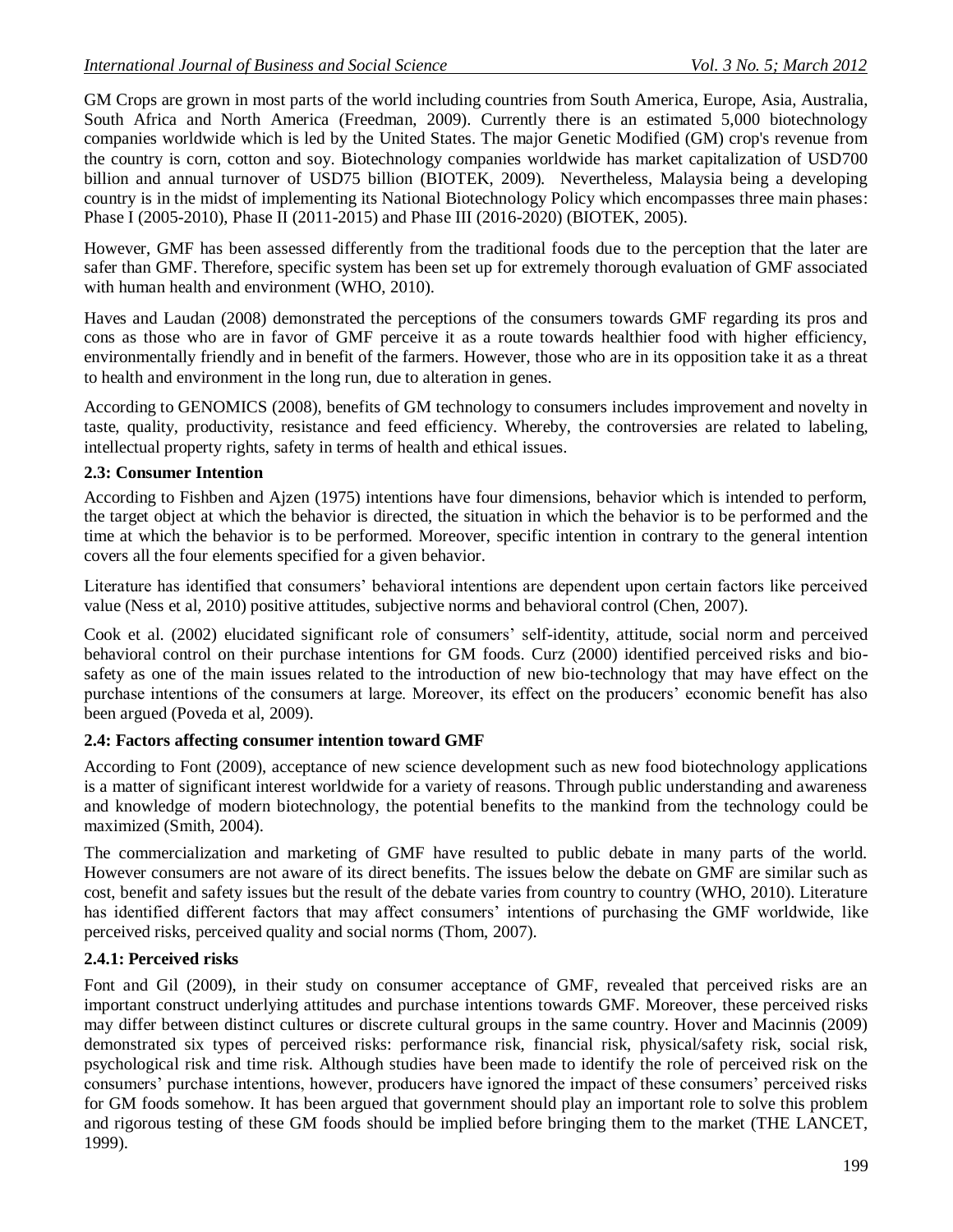Poveda et al. (2009) shed light on the rising concerns of the consumers regarding GM food and its potential pros and cons. The role of information credibility and health concerns has been found to play a vital role on level of perceived risk among the consumers. It has been argued that consumers with more knowledge about GM food and technology are liable to perceive less risk in terms of health hazards associated with its consumption (Chen & Li, 2007; Chern & Rickertsen, 2002).

#### **2.4.2: Social norms**

Norms refers to a group's general accepting of the way of thinking, acting or feeling emerged from their societal interaction. Social norms are formed in effect of the influence of other's ideas on individuals such that through frequent interactions cause the members from a group to uphold similarity (Sharma & Malhotra, 2007).

According to the theory of reasoned action model intentions can be studied by measuring the subjective norms. Consumers" purchase intentions can be measured by assessing their feeling of acceptability from their immediate social circle (family, friends and peers) about the expected actions (Schiffman & Kanuk, 2004). Social norms have been found to have considerable role in shaping the consumers' purchase intention (Thom, 2007; Hanudin, 2007; Nysveen et al, 2005).

#### **2.4.3: Perceived Quality**

Perceived quality is referred to as the inference about any product/service by the consumer on behalf of its tangible and intangible features (Carrol & Buchholtz, 2008). Consumers often evaluate the quality of a product or services based on informational cues (intrinsic/extrinsic) that they gain about product or services. As for products, the intrinsic cues are based on physical attributes of the product such as the smell, taste, size or color. The extrinsic cues are external to the product such as the price, image of the brand, image of the manufacturer, image of the retailer or the country origin of the product (Schiffman and Kanuk. 2004). Carol & Buchholtz (2008) demonstrated eight dimensions of performance, features, reliability, conformance, durability, serviceability, aesthetics and perceived quality in determining quality of any product or service. Studies have revealed that perceived quality is negatively related to the perceived risks for a product/service such that higher the levels of perceived risk about a product/service lower will be the perceptions for quality of that product/service (Thom, 2007; Linh, 2009). Moreover, perceived quality has been found to be related to consumers" purchase intentions via involvement and overall satisfaction (Tsiotsou, 2005).

### *3. Methodology*

A descriptive research design had been used for this study to answer the research questions related to prevailing perceptions of consumers" purchase intentions for GM food in terms of their perceived risks, perceived quality and social norms. Data was collected by using random sampling technique from two Hypermarkets of Johor Bahru, Tesco Hypermarket, Tebrau and Giant Hypermarket, Plentong. The questionnaire were distributed among 400 respondents, however, 392 were used for data analysis with the response rate of 98%. The research questionnaire was comprised of 3 sections (A, B and C) where section A included three general questions about consumers" knowledge about GMF and Section B included 18-item scale for the constructs under study comprising of 2-items each for perceived risks and consumers" purchase intentions, 3-item for social norms and 7 item for perceived quality. The items were taken from validated scales of Thom (2007), Linh (2009) and Font (2009) to ensure the reliability and validity of the research instrument. Responses for the items against perceived risks and social norms were recorded by using 5-item Likert's scale (1=Strongly Disagree……..5=Strongly Agree). Responses for perceived quality were recorded by using numerical scale ranging from low/bad evaluation to High/good evaluation. The consumer purchase intentions items were scaled by using itemized rating scale (1=Very Unlikely, 2=Unlikely, 3=Neither Unlikely Nor Likely, 4=Likely, 5=Very Likely). Cronbach"s coefficient of reliability was above 0.7 against items of each construct.

|      | <b>Variables</b>     | No. of Items | Cronbach's alpha |
|------|----------------------|--------------|------------------|
|      | Perceived Risks      |              | 0.911            |
|      | Social Norms         |              | 0.928            |
| ll 3 | Perceived Quality    |              | 0.961            |
|      | Purchase<br>Consumer |              | 0.911            |
|      | Intentions           |              |                  |

|  |  | <b>Table-1: Scale Reliability</b> |
|--|--|-----------------------------------|
|--|--|-----------------------------------|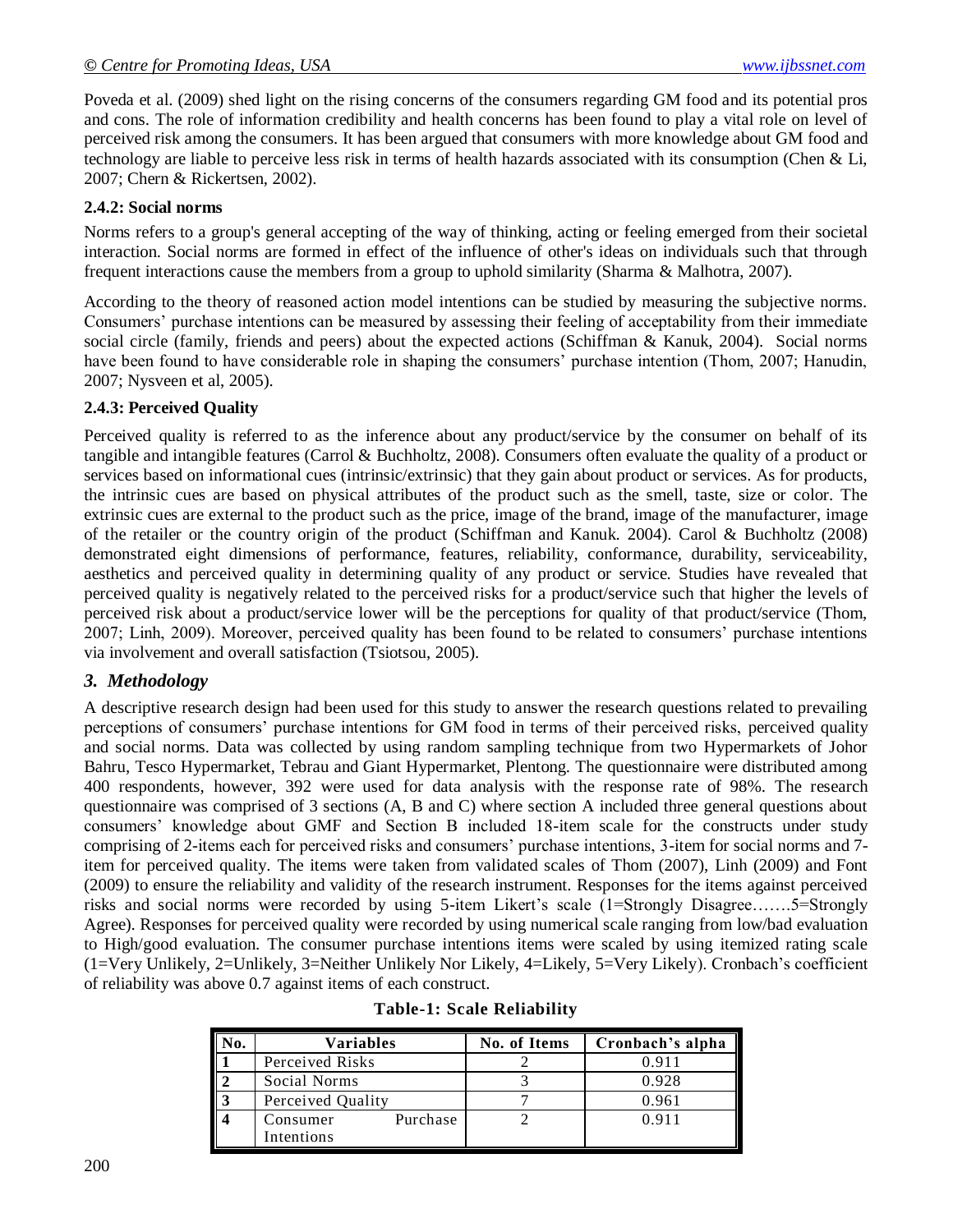Section C was designed to get demographic details of the respondents regarding their gender, age, marital status, highest academic qualification occupation and monthly income. The data was analyzed by using SPSS 17.0. First of all the descriptive analysis was carried out to get results for the demographic profile of the respondents by calculating their frequency and percentage distribution. Secondly, the frequency and percentage response of the respondents against each item was calculated for questions in Section A. Lastly, descriptive statistics measures of mean and standard deviation were used to assess the distribution of responses against items of the constructs under study.

### *4: Results*

#### **4.1: Descriptive results for Demographics**

The results regarding demographic profile of the respondents showed that out of 392 respondents, 262 (66.8%) were female while 130 (33.2%) were male. As per the age of the respondents those with age between 20-29 years presented the biggest group with 206 respondents (52.6%), followed by respondents aged 30 - 39 years old with 146 respondents (37.2 %), 40 - 49 years old with 32 respondents (8.2%), and 50 years old and above with 8 respondents (2.0%). Results showed that the majority of the respondents were Muslims with 256 respondents (65.3%) followed by Hindus with 88 respondents (14.8%), 36 Buddhist respondents (9.2%), 32 Christian respondents (8.2%) and 10 respondents from other religions (2.6%). Moreover, most of the respondents were single making 52.8% (207) of the whole sample followed by 180 (45.9%) married respondents and 5 (1.3%) respondents with divorced marital status.

The academic qualifications of respondents were grouped into 5 categories. The biggest category of academic qualification as per the results was respondents with Secondary education, 187 (47.7%) respondents followed by 104 (26.5%) respondents with degree qualification, 83(21.2%) respondents with Diploma qualification. There were 15 (3.8%) respondents with Master qualification and 3(0.8%) respondents with PHD qualification. Table-2 showed the frequency and percentage distribution of the respondents by Occupation. There are 6 groupings; executive, non-executive, professional, house wife, student and others. 142 (36.0%) respondents were nonexecutives, followed by 72 (18.4%) executives, 65(16.6%) professionals, 46 (11.7%) students, 43 (11.0%) respondents with other job types of job positions and 25 (6.4%) respondents were house wives.

Results for the frequency and percentage distribution of the respondents by their level of monthly income showed that 84 (21.4%) respondents were having a monthly income level between RM2001 - RM3000, followed by 80 (20.4%) respondents with a monthly income less than RM1000. Respondents with the income level of RM3001 - RM4000 and not applicable category had the same number of respondents i.e. 69 (17.6%), followed by 61(15.6%) respondents with monthly income between RM1001-RM2000 and 29(7.4%) respondents with monthly income of RM4001 and above. (See Table-2).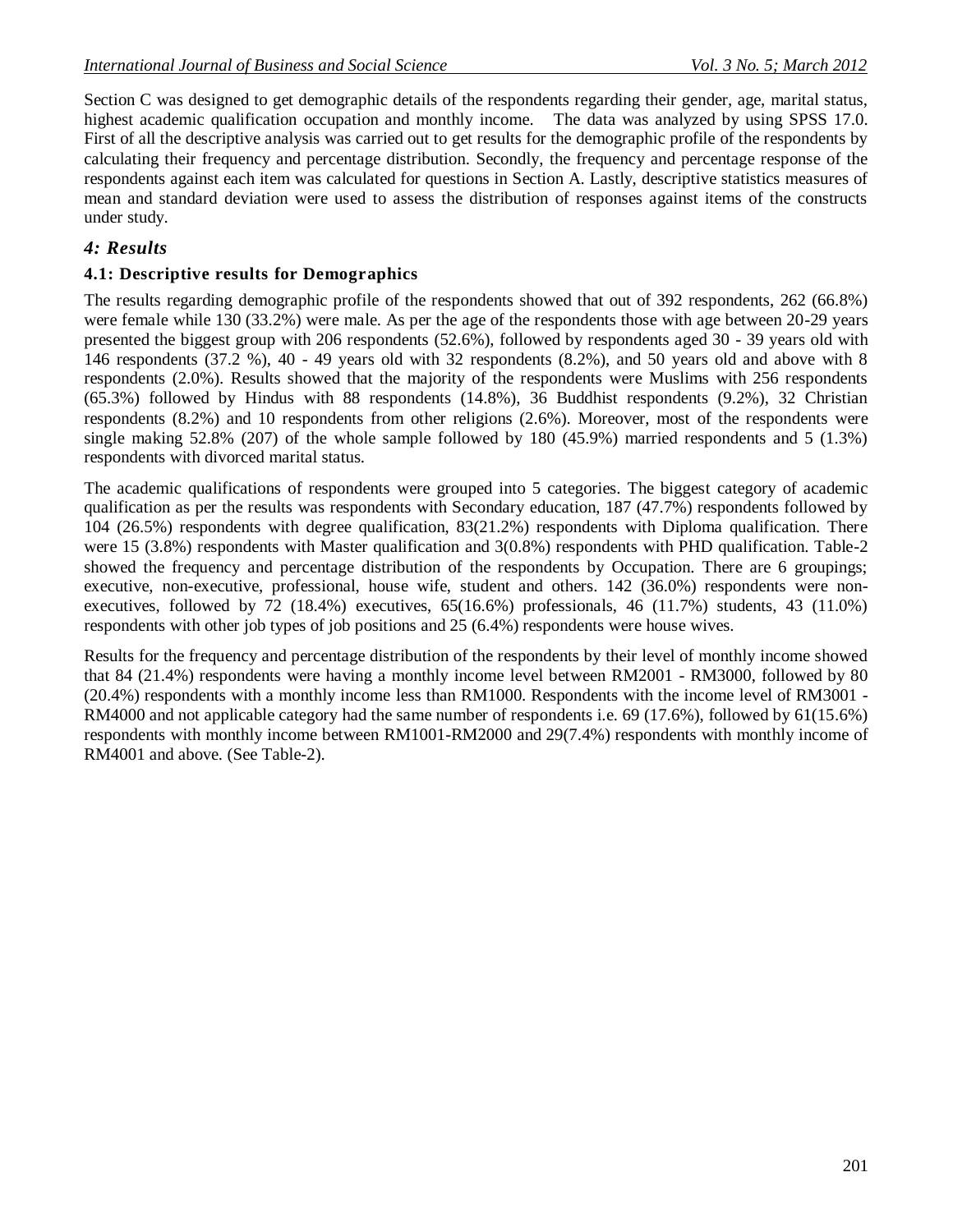| <b>DEMOGRAPHIC VARIABLES</b> | <b>FREQUENCY</b> | <b>PERCENTAGE</b> |
|------------------------------|------------------|-------------------|
| AGE                          |                  |                   |
| $20 - 29$                    | 206              | 52.6              |
| 30-39                        | 106              | 37.2              |
| 40-49                        | 32               | 8.2               |
| 50 and Above                 | 8                | 2.0               |
| <b>RELIGION</b>              |                  |                   |
| <b>MUSLIM</b>                | 256              | 65.3              |
| <b>CHRISTIAN</b>             | 32               | 8.2               |
| <b>HINDU</b>                 | 88               | 14.8              |
| <b>BUDDHIST</b>              | 36               | 9.2               |
| <b>OTHERS</b>                | 10               | 2.6               |
| <b>GENDER</b>                |                  |                   |
| <b>MALE</b>                  | 130              | 33.2              |
| <b>FEMALE</b>                | 262              | 66.8              |
|                              |                  |                   |
| <b>HIGHEST ACADEMIC</b>      |                  |                   |
| <b>QUALIFICATION</b>         |                  |                   |
| <b>SECONDARY</b>             | 187              | 47.7              |
| <b>DIPLOMA</b>               | 83               | 21.2              |
| <b>DEGREE</b>                | 104              | 26.5              |
| <b>MASTER</b>                | 15               | 3.8               |
| PH.D                         | $\overline{3}$   | 0.8               |
|                              |                  |                   |
| <b>MARITAL STATUS</b>        |                  |                   |
| <b>SINGLE</b>                | 207              | 52.8              |
| <b>MARRIED</b>               | 180              | 45.9              |
| <b>DIVORCED</b>              | 5                | 1.3               |
| <b>OCCUPATION</b>            |                  |                   |
| <b>EXECUTIVE</b>             | 72               | 18.4              |
| NON-EXECUTIVE                | 142              | 36.0              |
| PROFESSIONAL                 | 65               | 16.6              |
| <b>HOUSE WIFE</b>            | 25               | 6.4               |
| <b>STUDENT</b>               | 46               | 11.7              |
| <b>OTHERS</b>                | 43               | 11.0              |
| <b>MONTHL INCOME</b>         |                  |                   |
| Less than RM 1000            | 80               | 20.4              |
| RM 1001-RM 2000              | 61               | 15.6              |
| RM 2001-RM 3000              | 84               | 21.4              |
| RM 3001-RM 4000              | 69               | 17.6              |
| RM 4001 and above            | 29               | 7.4               |
| Not applicable               | 69               | 17.6              |

#### **4.2: Descriptive statistics of frequency and percentage of responses against items**

To check the frequency percentage of the responses against items of each construct under study, the tool of descriptive statistics was used. First of all results for Section A (general questions) is given:

#### **4.3: Frequency and Percentage frequency of the responses against General Questions**

There were four general questions asked prior answering the questions measuring the constructs. In question1 "Are you aware of the existence of GMF?" it was found that most of the respondents (202;  $51.5\%$ ) were positive about their response in having awareness about GMF whereof 190 respondents (48.5%) were not having any knowledge about GMF. From Question-2, "Do you understand the concept of Genetic Modification?" it was found that 228 (58.2%) respondents do not understand it while only 164 (41.8%) respondents understand the concept of GM.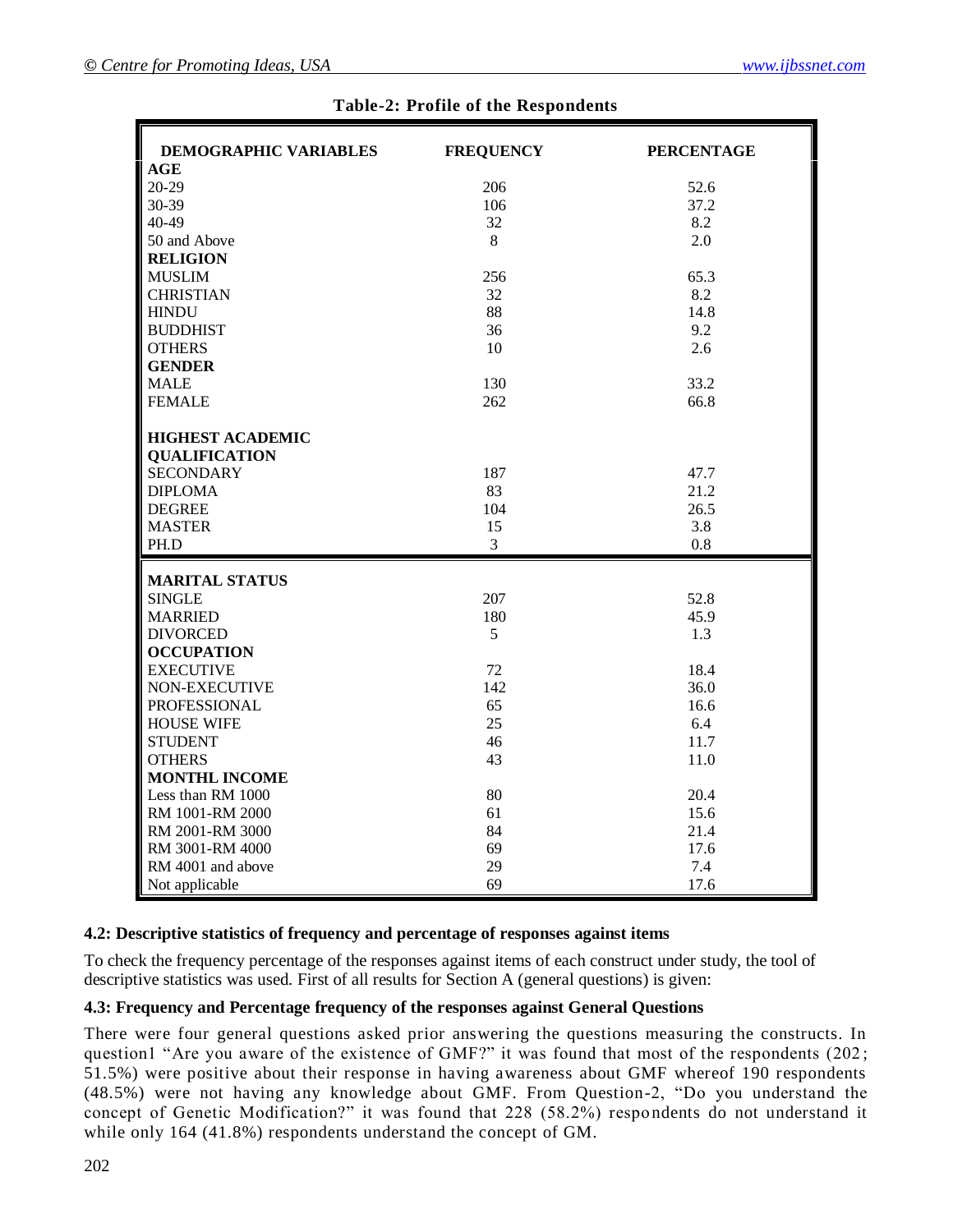In Question-1 "Do you think that GMF is important and beneficial to the society?" the response percentage for each response category (yes, no) was equal i.e. 50%. Question-4 was being asked to the respondents who answered positive to Question-3. According to it the responses against each category of Question-4 "What type of GMF do you think would be important and beneficial for the society?" majority of the consumers (103; 52.3%) perceived rice to be the most important and beneficial GMF for the society. Nevertheless,  $38$  (19.45%) preferred corn,  $27$  (13.85%) chose wheat and 4 (2.05%) consumers selected "others".

| <b>QUESTIONS</b>                                                                                  | <b>CONSUMERS</b><br>' RESPONSE | <b>FREQUENCY</b><br>$n = 392$ | <b>PERCENTA</b><br>GE |
|---------------------------------------------------------------------------------------------------|--------------------------------|-------------------------------|-----------------------|
| 1-Are you aware of the existence of GMF?                                                          | Yes                            | 202                           | 51.5                  |
|                                                                                                   | N <sub>0</sub>                 | 190                           | 48.5                  |
| $2-Do$<br>understand<br>the<br>of<br>concept<br>genetic<br>you<br>modification?                   | Yes                            | 164                           | 41.8                  |
|                                                                                                   | No                             | 228                           | 58.2                  |
| 3-Do you think that GMF is important and beneficial<br>to the society?                            | Yes                            | 196                           | 50                    |
|                                                                                                   | No                             | 196                           | 50                    |
| $\parallel$ 4-What type of GMF do you think would be important<br>and beneficial for the society? |                                |                               |                       |
|                                                                                                   | Rice                           | 103                           | 52.5                  |
|                                                                                                   | Corn                           | 38                            | 19.4                  |
|                                                                                                   | Potatoes                       | 27                            | 13.8                  |
|                                                                                                   | Wheat                          | 24                            | 12.25                 |
|                                                                                                   | Others                         | 4                             | 2.05                  |

**TABLE-3.1: DESCRIPTIVE STATISTICS OF GENERAL QUESTIONS**

### **4.3.1: Frequency and Percentage frequency of the responses against Perceived Risks items**

Table 3.2 shows the number of responses, mean and standard deviation of the questionnaire items on perceived risks.

As rated by the respondents, item- 3, "Genetically modified technologies will lead to unhealthier food." scored the highest mean score of 3.14, the second highest mean score (3.12) was against item-1"Eating Genetically Modified Food might harm health". Item-2 "Growing genetically modified crops will be harmful to the environment" shows the lowest mean score of 2.98. The ranges of responses were between 1 and. 5. In overall, all of the responses achieve more than 3. This means the distribution of the scores is slanted towards agreement. However, the responses from different consumers of the hypermarkets understudy were found to be largely distinct (SD-1.02).

| No.                         | <b>Items</b>                                               | Mean | <b>Std. Deviation</b> |
|-----------------------------|------------------------------------------------------------|------|-----------------------|
|                             | Eating genetically modified food might harm health         | 3.12 | 1.291                 |
| $\mathcal{D}_{\mathcal{L}}$ | Growing genetically modified crops will be harmful to the  | 2.98 | 1.255                 |
|                             | environment.                                               |      |                       |
| 3                           | Genetically modified technologies will lead to unhealthier | 3.14 | 1.175                 |
|                             | food.                                                      |      |                       |
| $\overline{4}$              | I would say that choosing to eat GMF is risky.             | 3.06 | 1.274                 |
| 5                           | If I were to tell a friend about GMF, I would describe     | 3.05 | 1.291                 |
|                             | GMF as risky.                                              |      |                       |
| 6                           | I would say that choosing to eat GMF is risky              | 3.11 | 1.227                 |
|                             | Overall                                                    | 3.08 | 1.25                  |

**TABLE- 3.2: DESCRIPTIVE STATISTICS FOR ITEMS OF PERCEIVED RISKS (n=392)**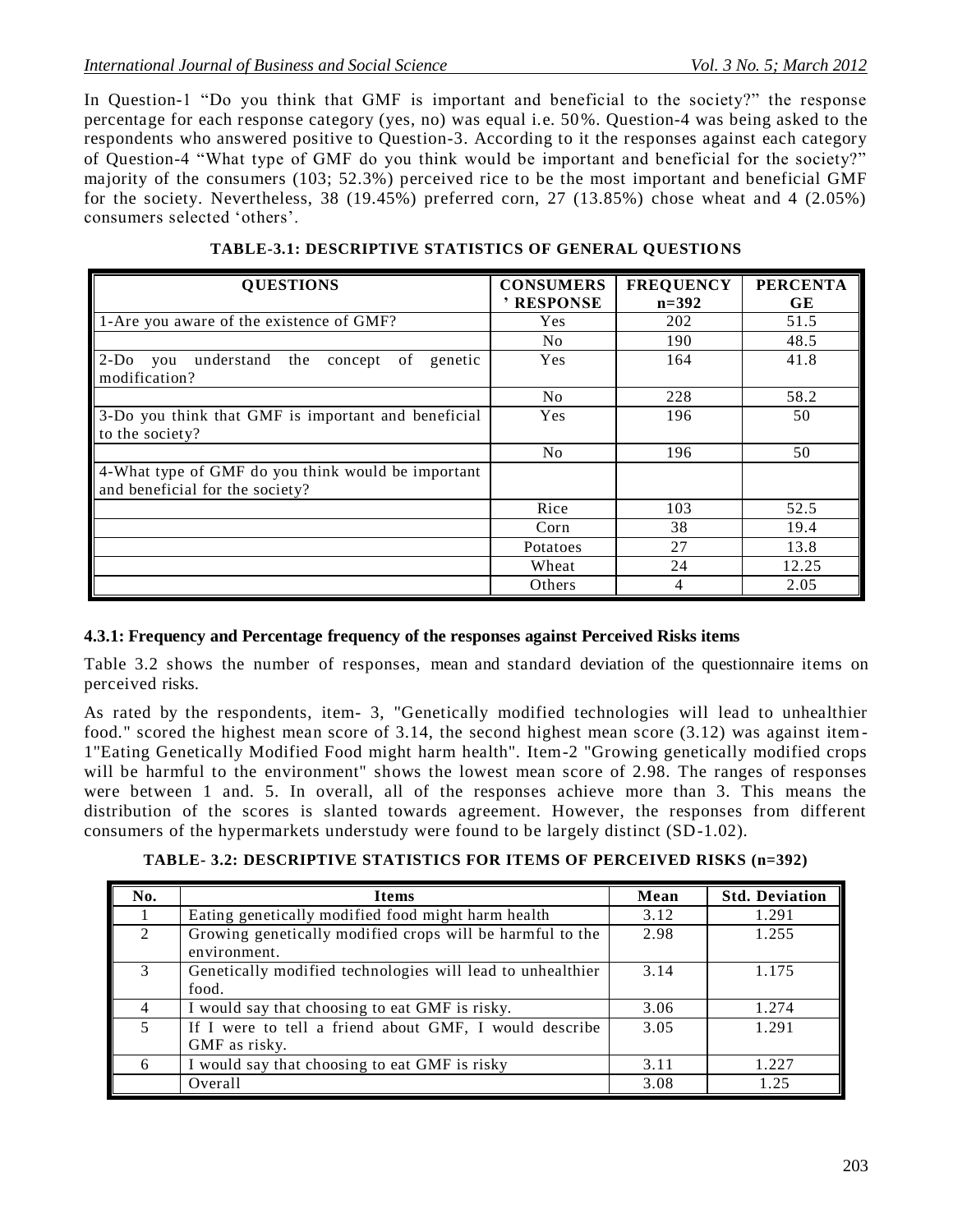#### **4.3.2: Frequency and Percentage frequency of the responses against Social Norms items**

Table-3.3 shows the number of responses, mean and standard deviation of the questionnaire items on social norms.

As rated by the respondents, question 2, "My family would want me to eat GMF" scored the highest mean score of 2.42. The lowest mean score (2.90) was ''People who are important to me would want me to eat GFM" and "Growing genetically modified crops will be harmful to the environment". The ranges of responses were between 1 (Strongly Disagree) and 5(Strongly Agree). As overall response was approximately 3.0, the distribution of the scores was slanted towards neutral i.e. neither agree nor disagree. Nevertheless, the degree of response among the consumers of the two hypermarkets differ greatly  $(SD=1.04)$ .

| No. | Items                                                 | Mean | <b>Std. Deviation</b> |
|-----|-------------------------------------------------------|------|-----------------------|
|     | People who are important to me would want me to eat   | 2.90 | 1.032                 |
|     | <b>GMF</b>                                            |      |                       |
|     | My family would want me to eat GMF                    | 2.92 | 1.057                 |
| 3   | People who are important to me would expect me to eat | 2.90 | 1.039                 |
|     | <b>GMF</b>                                            |      |                       |
|     | Overall                                               | 2.91 | .04                   |

**TABLE-3.3: DESCRIPTIVE STATISTICS OF ITEMS FOR SOCIAL NORMS (n=392)**

#### **4.3.3: Frequency and Percentage frequency of the responses against Perceived Quality items**

Table-3.4 shows the number of responses, mean and standard deviation of the questionnaire items on Perceived Quality.

As rated by the respondents, question 1, ""Bad Taste.............Good taste" scored the highest mean score of 4.14. The second highest mean score (4.02) was against response category "Bad impression…….....................................................................Good impression". However, the lowest mean score (3.85) was against "Risky for health……. ... Without health risk". The ranges of responses were between 1 and 7. The Overall mean score for all responses was nearly 4. This showed that the distribution of the scores was inclined towards positive attributes of perceived risks. According to the results, the responses of the consumers from different hypermarkets have considerable differences (SD=1.62).

**TABLE-3.4: DESCRIPTIVE STATISTICS OF ITEMS FOR PERCEIVE QUALITY (n=392)**

| No. | <b>Items</b>                        | Mean | Std.             |
|-----|-------------------------------------|------|------------------|
|     |                                     |      | <b>Deviation</b> |
|     | Bad Good Taste                      | 4.15 | 1.533            |
| 2   |                                     | 4.02 | 1.539            |
|     | UnhealthyHealthy                    | 3.93 | 1.600            |
|     |                                     | 3.93 | 1.667            |
|     |                                     | 3.96 | 1.653            |
| 6   | Risky for HealthWithout Health Risk | 3.85 | 1.651            |
|     | Not nutritiousNutritious            | 3.92 | 1.685            |
|     | Overall                             | 3.97 | 1.62             |

**4.3.4: Frequency and Percentage frequency of the responses against Consumers' Purchase Intention items**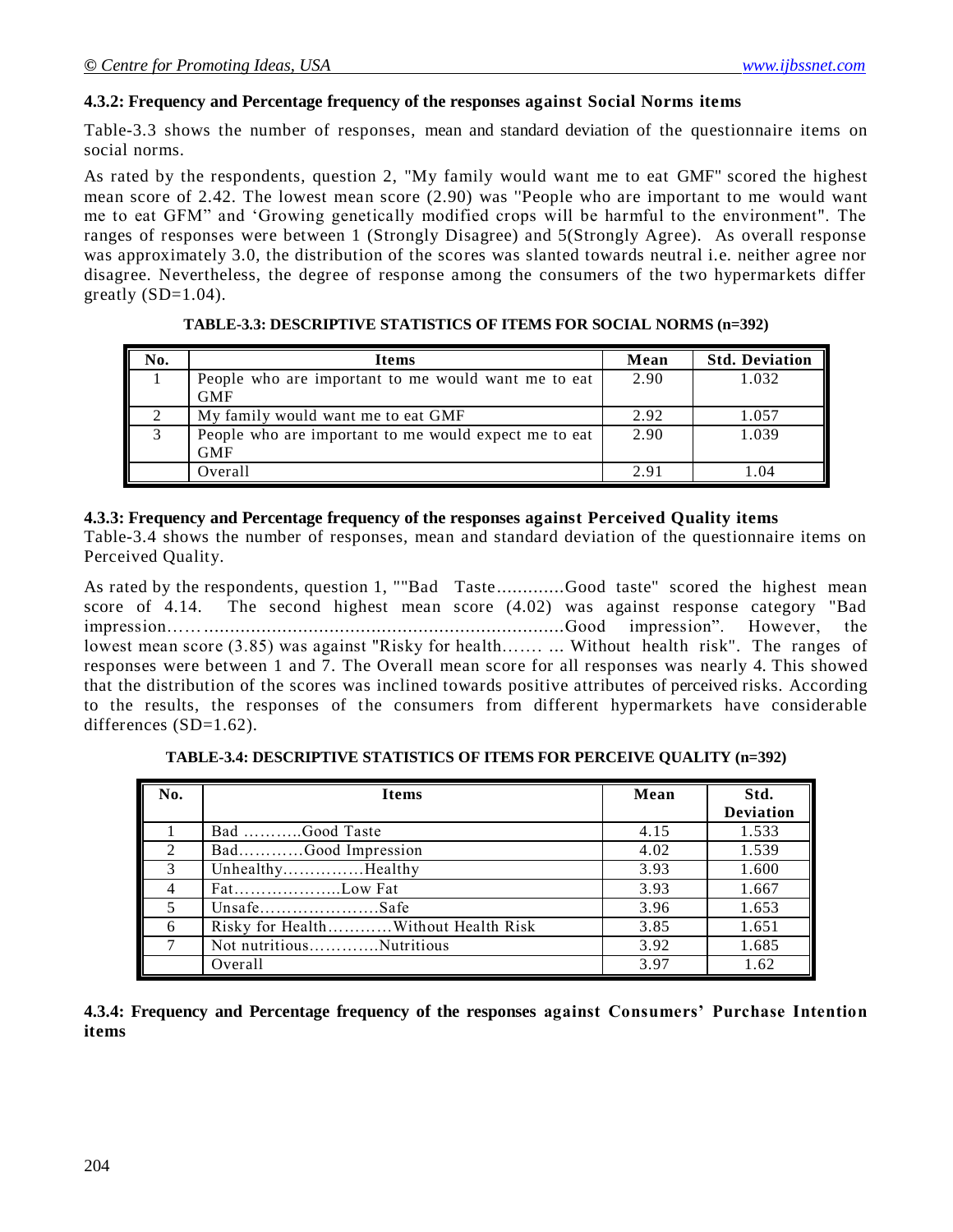### **TABLE-3.5: DESCRIPTIVE STATISTICS OF ITEMS FOR CONSUMERS' PURCHASE INTENTION (n=392)**

| No.                         | <b>Items</b>                                         | Mean | Std.             |
|-----------------------------|------------------------------------------------------|------|------------------|
|                             |                                                      |      | <b>Deviation</b> |
|                             | A 500 gram box of normal (not GMF) cornflakes is on  | 3.16 | 1.048            |
|                             | sale for RM6. Would you be willing to pay more for a |      |                  |
|                             | 500gram box of GM cornflakes with health benefits?   |      |                  |
| $\mathcal{D}_{\mathcal{L}}$ | A Kilogram of ordinary (not GMF) tomatoes is on sale | 3.27 | 1.047            |
|                             | for RM4. Would you be willing to pay more for a      |      |                  |
|                             | kilogram of GM tomatoes with health benefits?        |      |                  |
|                             | Overall                                              | 3.22 |                  |

Table 3.5 shows the mean and standard deviation of the responses against items for Consumer purchase intentions.

As rated by the respondents, question 2, "A kilogram of ordinary (not GMF) tomatoes is on sale for RM4.

Would you be willing to pay more for a kilogram of GM tomatoes with health benefits?'" scores the highest mean score of 3.27 followed by mean of 3.16 for question-1 "A 500 gram box of normal (not GMF) cornflakes is on sale for RM6. Would you be willing to pay more for a 500gram box of GM cornflakes with health benefits?". A high overall value of standard deviation against all responses (1.05) showed that there were greater differences among the responses gathered from different respondents of the two hypermarkets understudy.

## *5. Discussion and Conclusion*

The main objective of this study is to identify the three factors (perceived risks, social norms and perceived quality) that affect the consumer purchase intentions towards GMF. The demographic statistics results of general questions about consumers' knowledge about GMF showed that Malaysian consumers" although know about the existence of the GMF but do not have enough understanding of the underlying concept, which might be influencing their purchasing intentions regarding GMF. Our results are supported by the studies of Abu Bakar et al (2005) who found that Malaysian consumers have lack of knowledge and understanding about GMF. These results are similar to findings of Hallman et al (2003) where they found that low level of knowledge about GMF among the Americans is the reason for their split opinion about acceptance of GMF. It was argued by them that the acceptability of GMF is malleable and can be influenced by better demonstration of the related benefits. This shows that social norms can have significant effect on transforming the intentions of the consumers towards buying GMF. Our results for effect of social norms on the GMF purchase intentions showed indifferent results from the consumers' that might move towards agreement if proper knowledge is provided. As per the results, Perceived Quality measurement achieved the highest total mean score (3.97) if compared to other factors that affects consumer purchase intentions i.e. Social norms and Perceived Risks.

Therefore, it is considered that the respondents perceive quality as the most important factor in showing their purchase intentions for GMF. The results are in accordance with that of Linh (2009) and Thom (2007) who found perceived quality to have pronounced effect on the positive consumer attitude towards GMF. Studies reveal that lesser the perceived risks, greater will be the perceived qualit y and intentions to adopt GMF (Klerck & Sweeney, 2007). As Malaysian consumers are found to show greater concerns for the risks attached with the GM food, it is suggested that more efforts should be laid by the policymakers from government and industry to increase knowledge about benefits of GM food. This increased knowledge is a key to help lower the consumers' perception level of risks and lever the perceived quality in turn (Klerck & Sweeney, 2007; Linh, 2009).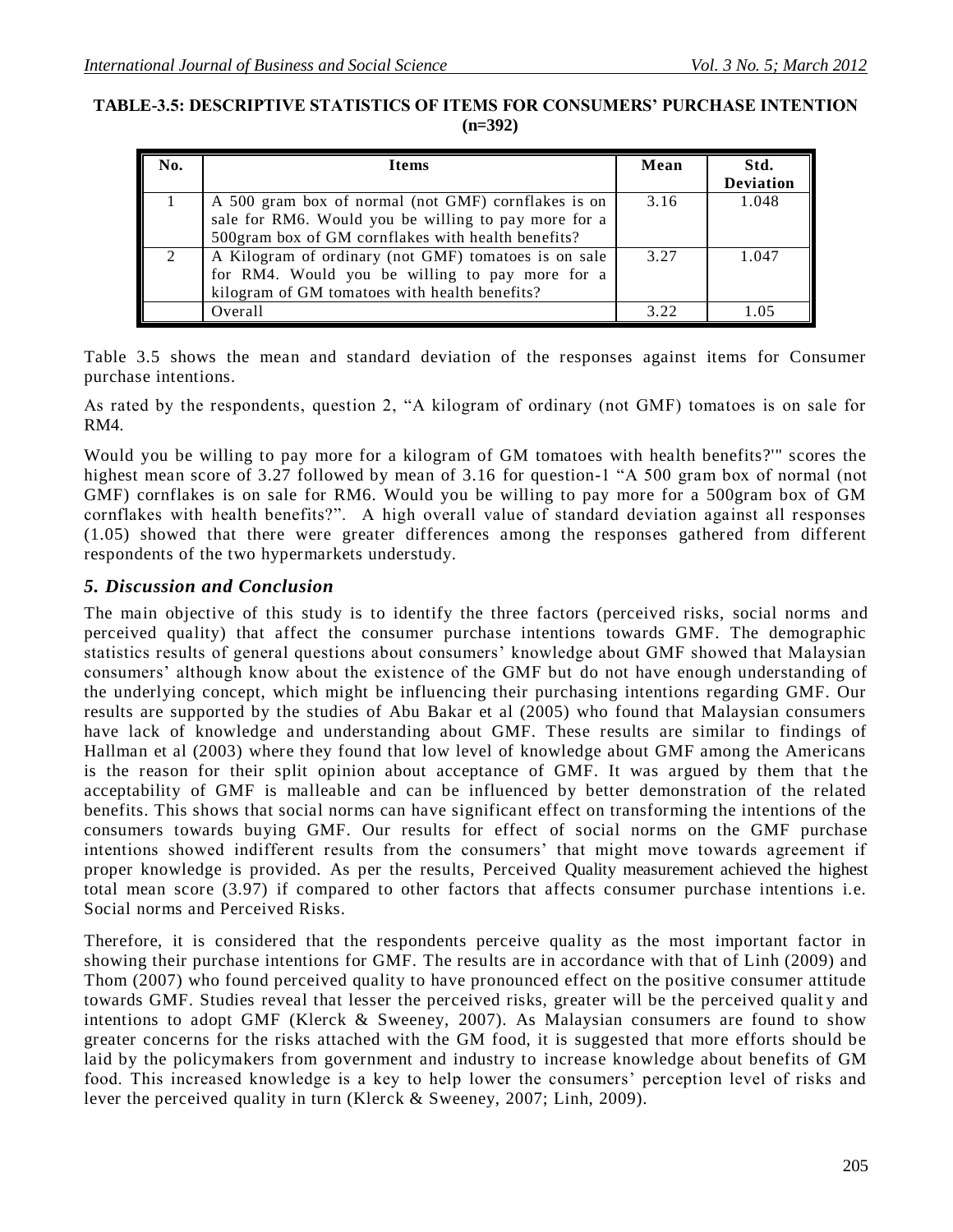#### *6. Limitations and Suggestions for Future Research*

Every research studies have some strengths and limitations and so do ours. Our first limitation is regarding the choice of area for sample selection. This research intended to explore the relationship between influencing factors and consumer purchase intentions. Looking at the geographical data coverage, it is noted that this analysis is only based on the data collected from two hypermarkets in Johor Bahru; Tesco Hypermarket, Tebrau and Giant Hypermarket, Plentong. This does not take other hypermarkets, supermarkets, minimarkets, and grocery shop into consideration. This study also does not include other eight districts in Johor and 13 states in Malaysia. Future researchers are encouraged to perform this study to all consumers from different states of Malaysia particularly to represent the entire Malaysia. Secondly, we focused only on the GMF crops while the food in terms of meat, sea-food and poultry was not mentioned in the questionnaire to get response about it.

Few recommendations are suggested to future studies for further improvement and advancement of the studies in this line. In the present study, only three predictor variables (perceived risks, social norms and perceived quality) were used. A more detailed understanding of the consumers' purchase intentions is expected by incorporating other predictors like attitude, knowledge and trust in order to have wider understanding on the factors affecting consumer purchase intentions. Moreover, we took perceived risks as generally whereas more assessment of more specific risks related to performance, financial, physical, social and psychological dimensions can give a different picture in terms of their effect on consumers purchase intentions (Klerck & Sweeney, 2007).

#### *Acknowledgement*

We highly appreciate the support of Universiti Teknologi Malaysia, Research Management Center (RMC) for facilitating this study under RUG Grant Vote number: 04J01 and Ministry of Higher Education, Malaysia (MOHE).

#### *7. References*

- Abu Bakar, UK., Pillai, V., Hashim, M. & Daud, H.M. (2005). Sharing Malaysian experience with the development of biotechnology derived food crops. Food Nutr Bull, 26(4), 432 -435
- BASF (2010) website. [www.Basf.com/group/en/products-and industries/biotechnology/what-is]

BIOTECHCORP (2008) website. [www.biotechcorp.commy/rakyat.html]

- BIOTEK (2005, April 28). Biotechnology for wealth creation and social well-being. National Biotechnology Division, Ministry of Science, Technology & Innovation (MOSTI)
- BIOTEK (2008). Top Down Biotechnology Research Program Report, 8th Malaysian Plan, National Biotechnology Division, Ministry of Science, Technology & Innovation (MOSTI).
- BIOTEK (2009, December 24). Facts & Figures. National Biotechnology Division, Ministry of Science, Technology & Innovation (MOSTI)
- Carrol A.B. & Buchholtz, A.K. (2008). Business and Society ethics and stakeholder management. 7th ed. U.S.A: Cengage Learning.
- Chen, H. & Chern, W.S. (2004). Willingness to pay for GM foods: Results from a public survey in the USA. Evenson, R.E. & Santaniello, V, Consumer acceptance of Genetically Modified Foods (pp. 117-129). United Kingdom: CABI publishing
- Chern, W.S. & Rickertsen, K. (2002). Consumer acceptance of GMO: Survey results from Japan, Norway, Taiwan and the United States. 2nd World Congress of Environmental and Resource Economics. 24- 27 June, Monterey, California
- Cohen, J.I. (2005). Poorer nation turn to publicly developed GM crop. Nature Biotechnology. 23(1), 27 -33
- Conner, A.J. & Jacobs, J.M.E. (1999). Genetic engineering of crops as potential source of genetic hazard in the human diet. Mutation Research. 223-234
- Cook, A.J., Kerr, G.N. & Moore, K. (2002). Attitudes and intentions towards purchasing GM food. Journal of Economy Psychology. 23,557-572
- Cruz, R.E. (2000). Genetically modified organism : its implications to food, safety and consumer protection. HN (33), 1-7
- Curtis, K.R., McCluskey, J.J. & Whal, T.I. (2004). Consumer acceptance of genetically modified food products in the developing world. AgBioForum. 7(1&2), 70-75